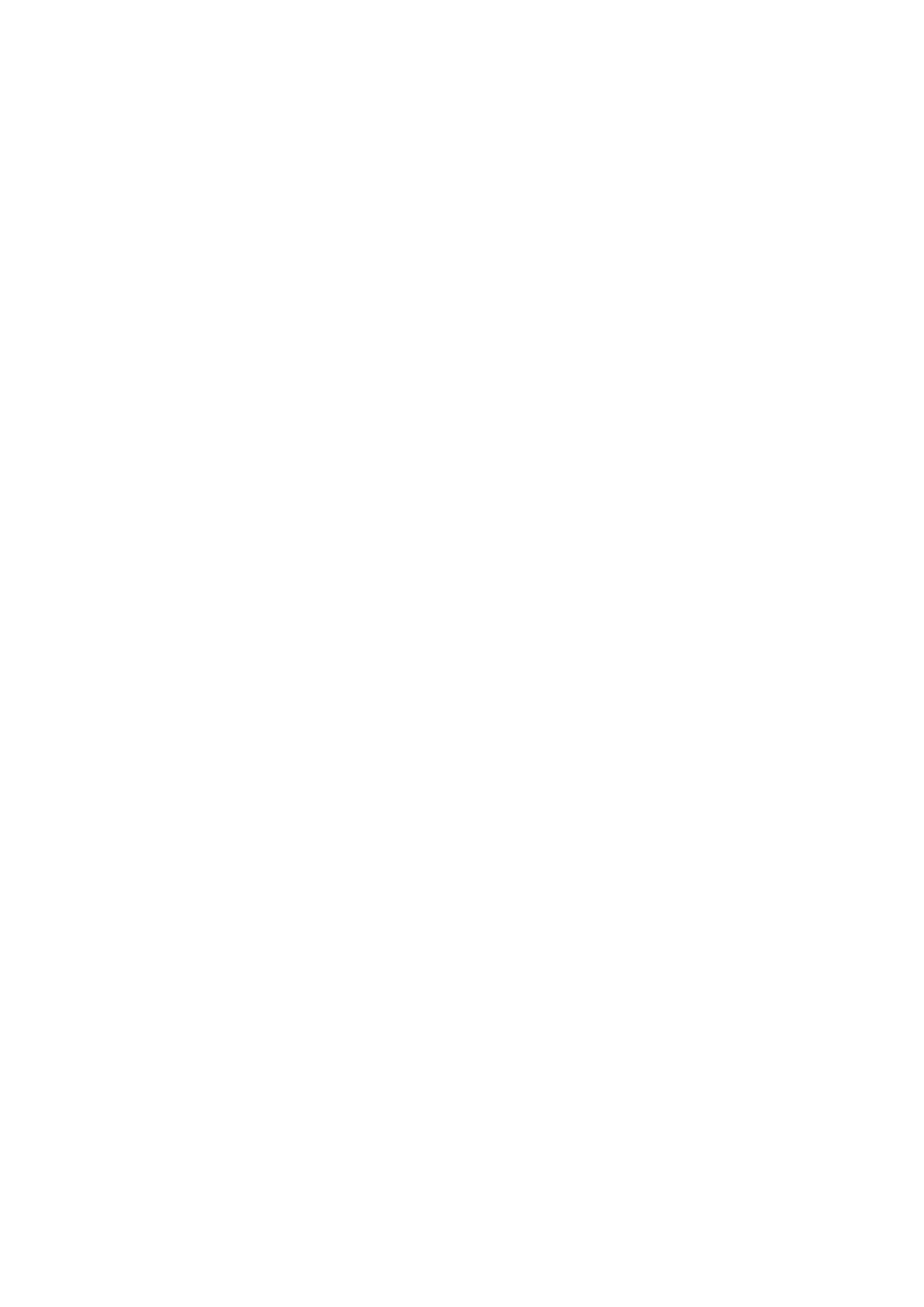#### Introduction

#### **Swissmedic, the Swiss authority for the authorisation and supervision of medicinal products and medical devices**

Swissmedic, the Swiss authority for the authorisation and supervision of medicinal products and medical devices ("therapeutic products"), is a Federal public law institution with a distinct legal entity. It is autonomous in terms of its organisation and management and has its own budget.

The purpose and remit of Swissmedic are defined in the Therapeutic Products Act  $(TPA)^1$ . Its control and oversight activities ensure that only highquality, safe and effective therapeutic products are placed on the market, thereby helping to safeguard human and animal health (Article 1 para. 1 TPA).

Specifically, the main tasks of Swissmedic include the approval of clinical trials with medicinal products; the authorisation of medicinal products and batch releases; the issuing of establishment licences for the manufacture of, and wholesale trading in, medicinal products; the designation and monitoring of conformity assessment bodies

for medical devices; market surveillance of medicinal products and medical devices (vigilance and market monitoring); monitoring the flow of controlled substances (narcotics); and publication of the Swiss Pharmacopoeia. To enforce the legislation on therapeutic products, Swissmedic can take administrative measures and initiate administrative proceedings, and it also has a duty to inform the public about therapeutic products.

Swissmedic performs safety-related supervisory tasks. It carries out its supervisory activities autonomously and independently (Article 81a para. 1 TPA). The strategic objectives are drawn up by the Agency Council, which then submits these to the Federal Council for approval, as well as an annual report on the achievement of the objectives (Article 72a para. 1 TPA).

Since the freedom to define strategic objectives is restricted by its legal mandate, the strategic objectives primarily address the question of "how" the tasks are to be completed.

 $\overline{a}$ 

<sup>&</sup>lt;sup>1</sup> Federal Act of 15 December 2000 on Medicinal Products and Medical Devices (Therapeutic Products Act, TPA; CC 812.21)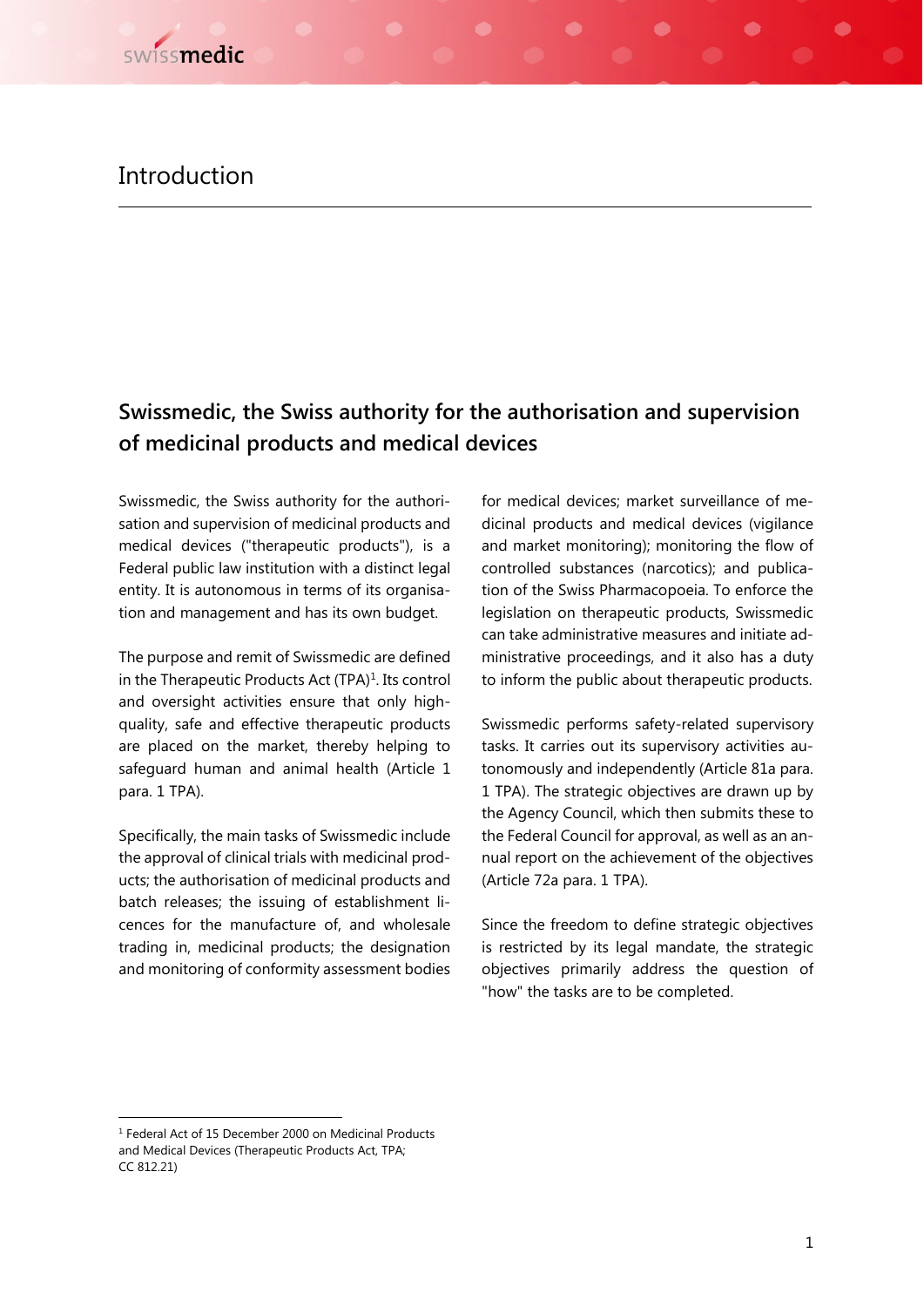#### Context

#### **Rapid scientific and technological change challenges authorities on various levels**

The development of innovative technologies goes hand in hand with the rapid advances in digital technology. New forms of evidence generation (patient-reported outcomes, real-world data) are increasingly being used in clinical research. Major advances in diagnostic technology are driving forward personalised medicine ("precision medicine"), particularly in the field of oncology. Apps and wearables have become standard items.

Delimitation issues are becoming ever more important, because it is increasingly difficult to draw the boundaries between the various product categories (medical devices, medicinal products, food products, cosmetics). It is almost impossible to assign new product types and combinations to the current definitions. The growing number of complex products and new technologies requires innovative and more flexible forms of regulation.

At the same time, the processes of legislation are time-consuming and complex and can barely keep pace with technological progress. Thus it is vital to identify technical and scientific developments and their implications for national and international regulation at an early stage.

There are growing expectations that new innovative medicines will be authorised faster and sooner (acceleration of the authorisation procedures and earlier authorisation with less clinical data in connection with "adaptive licensing"). Companies want a more intensive dialogue with the therapeutic products agency during the development process, along the lines of procedures already established in the EU and the USA.

Cooperation between authorities in different countries or groups of countries is steadily expanding. Efforts for greater standardisation and harmonisation are continuing at the international and regional levels. Activities involving collaboration and support are becoming increasingly significant.

Health awareness among the public at large is very high, and the health sector is booming. At the same time, many people are overwhelmed with the content and quantity of health-related information and expect much more transparency, particularly from authorities. The use of social networks is growing, and it is becoming increasingly difficult to distinguish between "true" and "false" information ("fake news"). In light of these developments, credible communication by authorities is essential.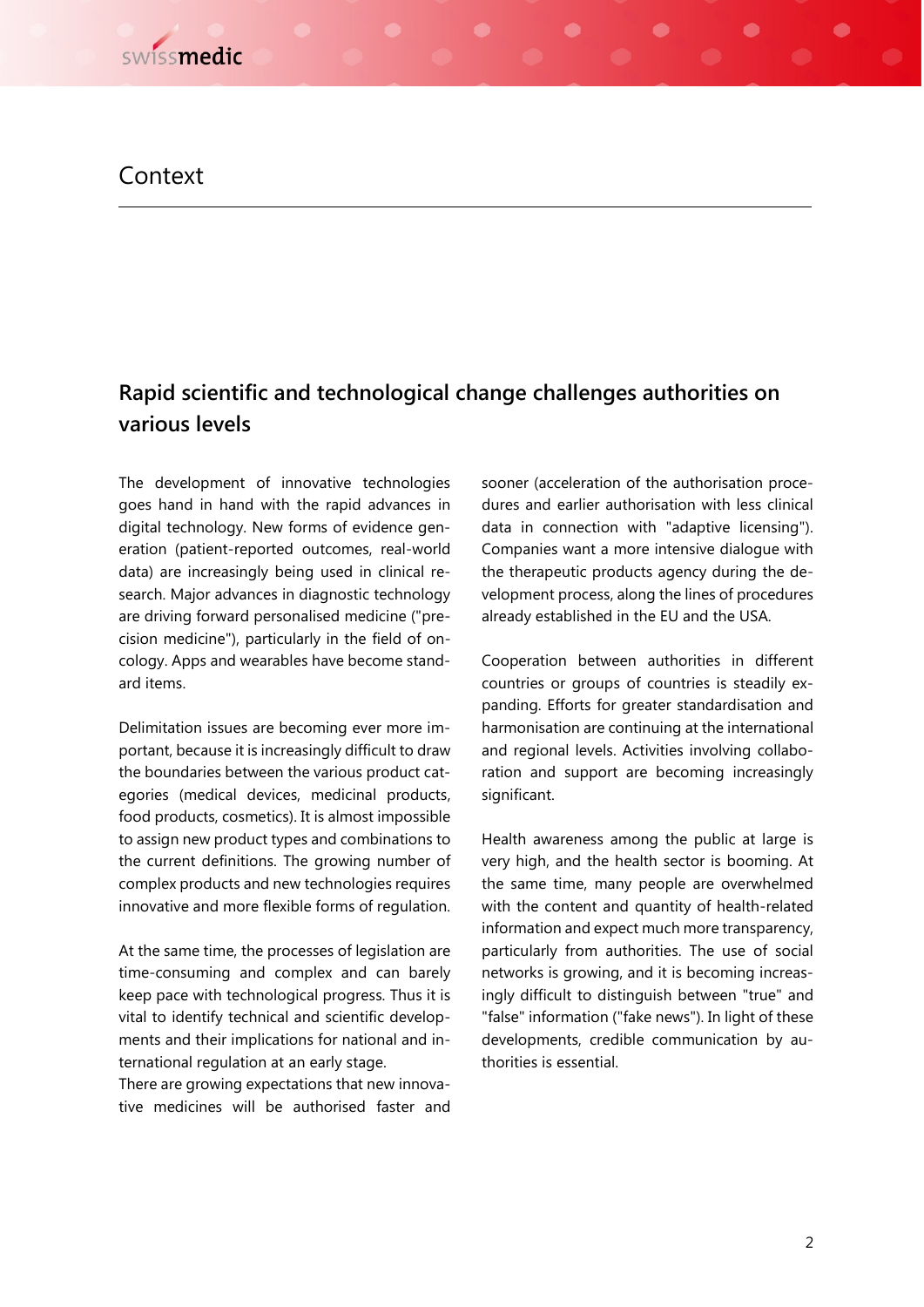#### **1. Programmatic priorities**

#### **Efficient and independent control of therapeutic products**

Swissmedic carries out its tasks in an environment of potentially conflicting interests. On the one hand, there is the need to protect patients from the risks associated with therapeutic products. On the other, both consumers and patients expect quick access to safe and effective therapeutic products; and, finally, the therapeutic products sector has a legitimate interest in competitive framework conditions. Moreover, the requirements placed on the therapeutic products industry and the intensity of regulation in Switzerland depend on standards that are internationally largely harmonised and, in some cases, laid down in international treaties.

Competent and independent control of therapeutic products is indispensable for the safety of patients and for Switzerland as a location for the pharmaceutical and medical device industries.

Swissmedic fulfils its tasks efficiently, transparently and independently within the framework of the political requirements. In fulfilling its official regulatory activity, Swissmedic consistently adheres to the principle of proportionality and follows international standards, while its supervisory activity involves a risk-based approach.

Swissmedic takes appropriate measures to avoid any conflicts of interest among its organs, employees and expert bodies. Through credible and independent oversight, it strengthens its position as a nationally and internationally recognised therapeutic products authority.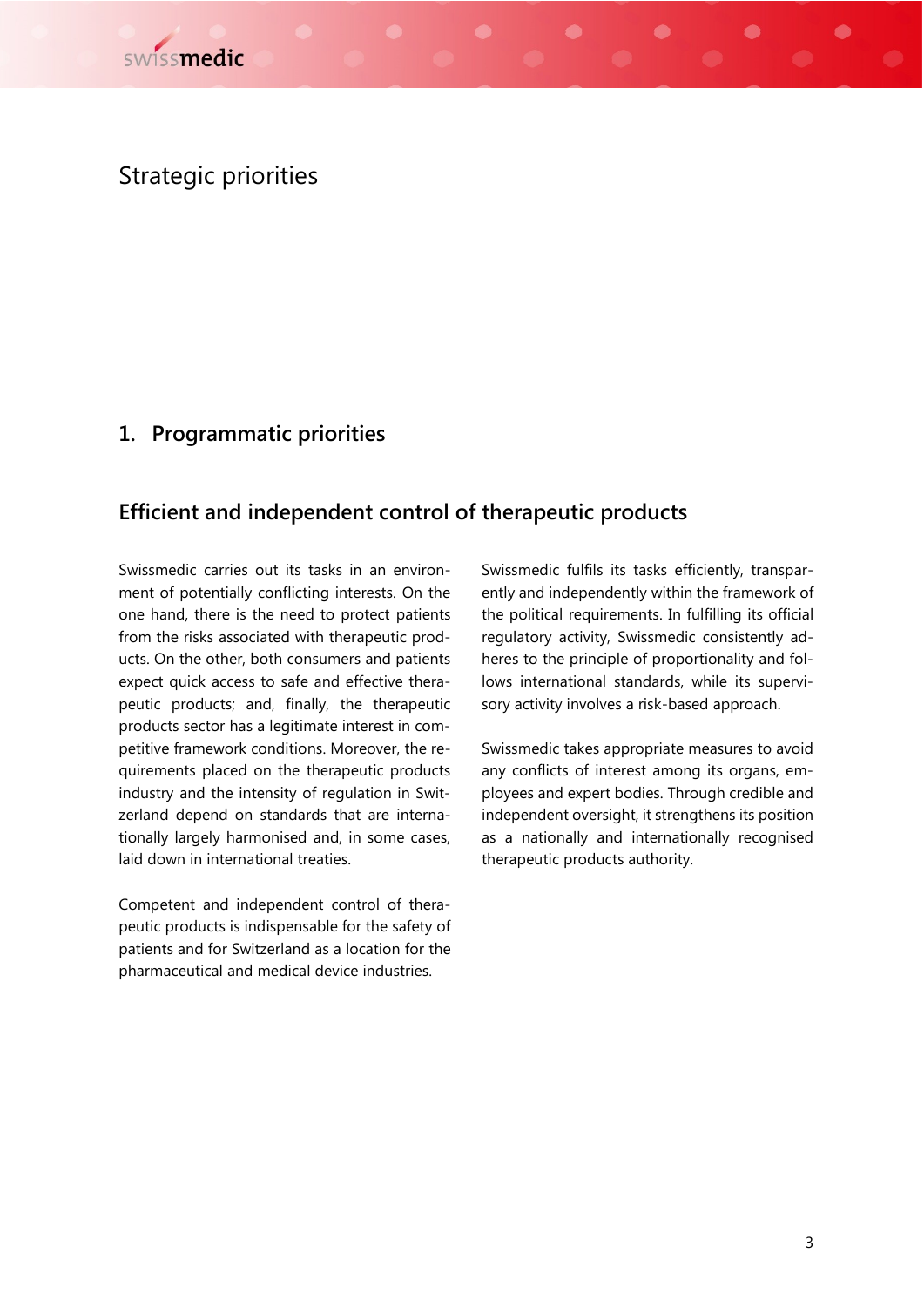#### **2. Task-specific and operational objectives**

# **Objective 1: Swissmedic provides a substantial contribution to the development of international standards and implements relevant standards.**

Harmonised international standards provide an important basis for reducing the workload of authorities and companies and exploiting synergies in the collaboration between authorities. Consequently, Swissmedic continues to place a high priority on participation in international organisations and bodies for the further development of global standards.

Swissmedic defines recognised international standards as standards that reflect the state of the art in science and technology and therefore serve as requirements applicable to the regulated sectors. Standards concerning terminology, the transmission of data or the format of applications are also integrated into the processes and systems of Swissmedic as far as possible.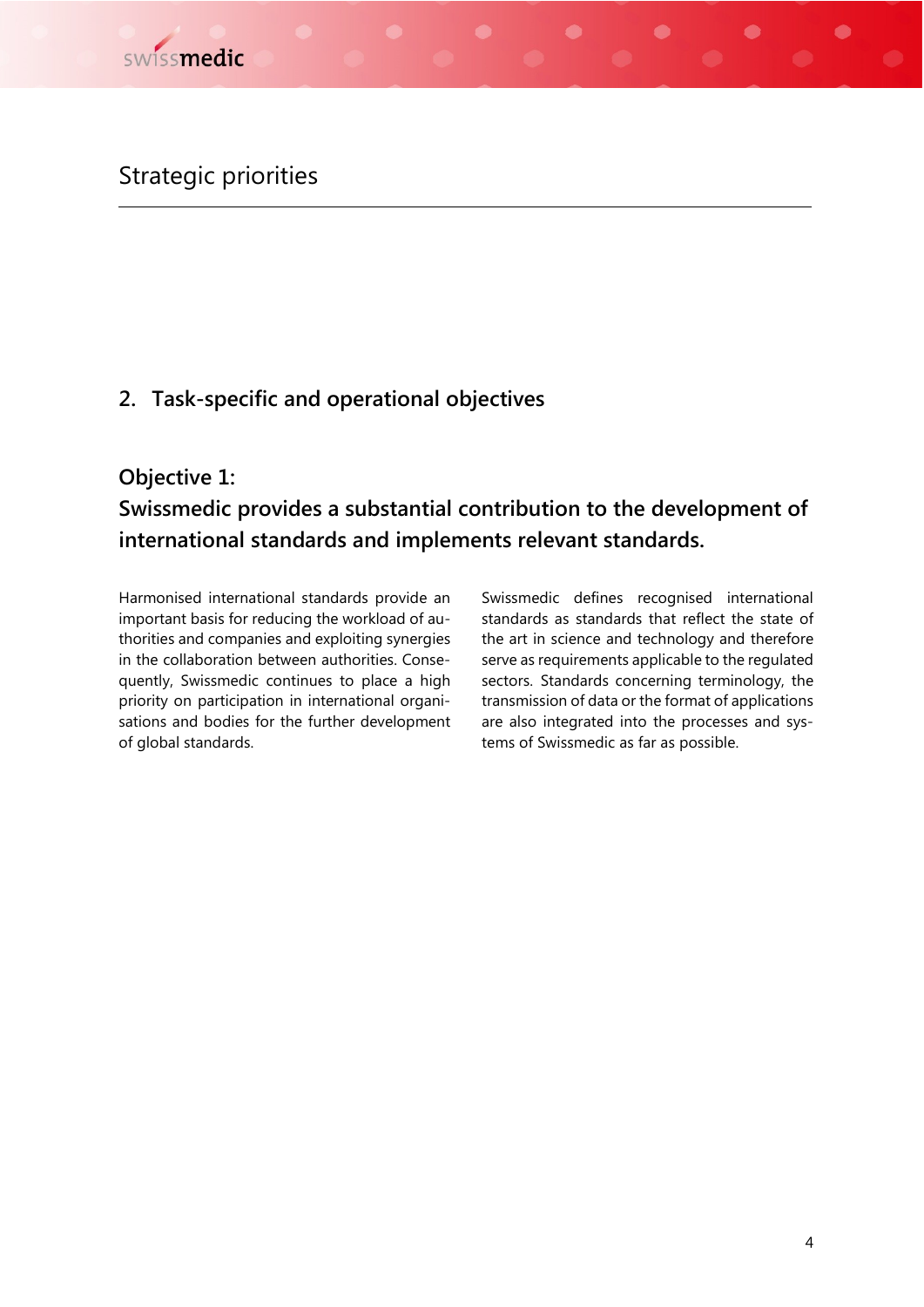## **Objective 2: Reliance on the evaluation results of other authorities and work sharing are intensively used.**

The variety and complexity of the evaluation and supervision activities in relation to therapeutic products continue to grow. Given the diversity of tasks and the complexity, it is neither reasonable nor justifiable for authorities to act alone. Therefore, in accordance with TPA Articles 13 (Medicinal products and procedures authorised in foreign countries) and 14 (Simplified authorisation procedures), Swissmedic seeks to rely on the evaluation results of other recognised authorities

in cases where the minimum material conditions are satisfied.

At the international level, Swissmedic will also promote initiatives that encourage evaluation under a work-sharing program. In the medium term, a substantial efficiency gain is expected as a result of these measures. In the field of medical devices, Swissmedic also seeks to continue pursuing equivalence with the EU.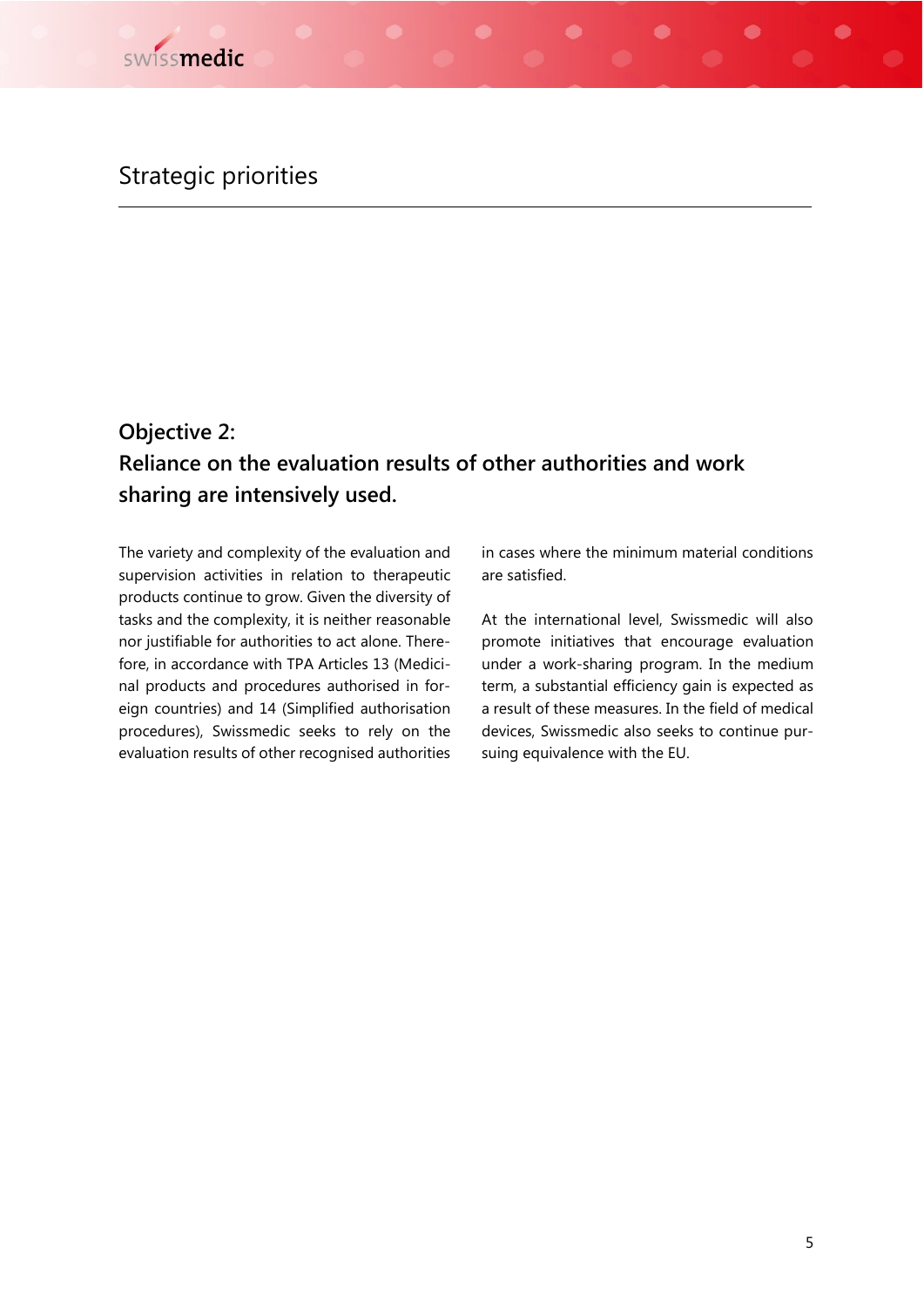## **Objective 3: Communication with the public is trustworthy and up-to-date.**

Aware of the growing interconnectedness, variety and complexity in the therapeutic products sector, Swissmedic must ensure that it shares information with the public in a balanced, impartial manner with the aim of fostering the public's confidence in the authority. It ensures to fulfil its tasks and communicate in a consistent and credible way.

Swissmedic makes use of the latest technologies in its communications, thus enabling differentiated and needs-based exchange with different population groups.

 $\bullet$ 

 $\bullet$ 

Ô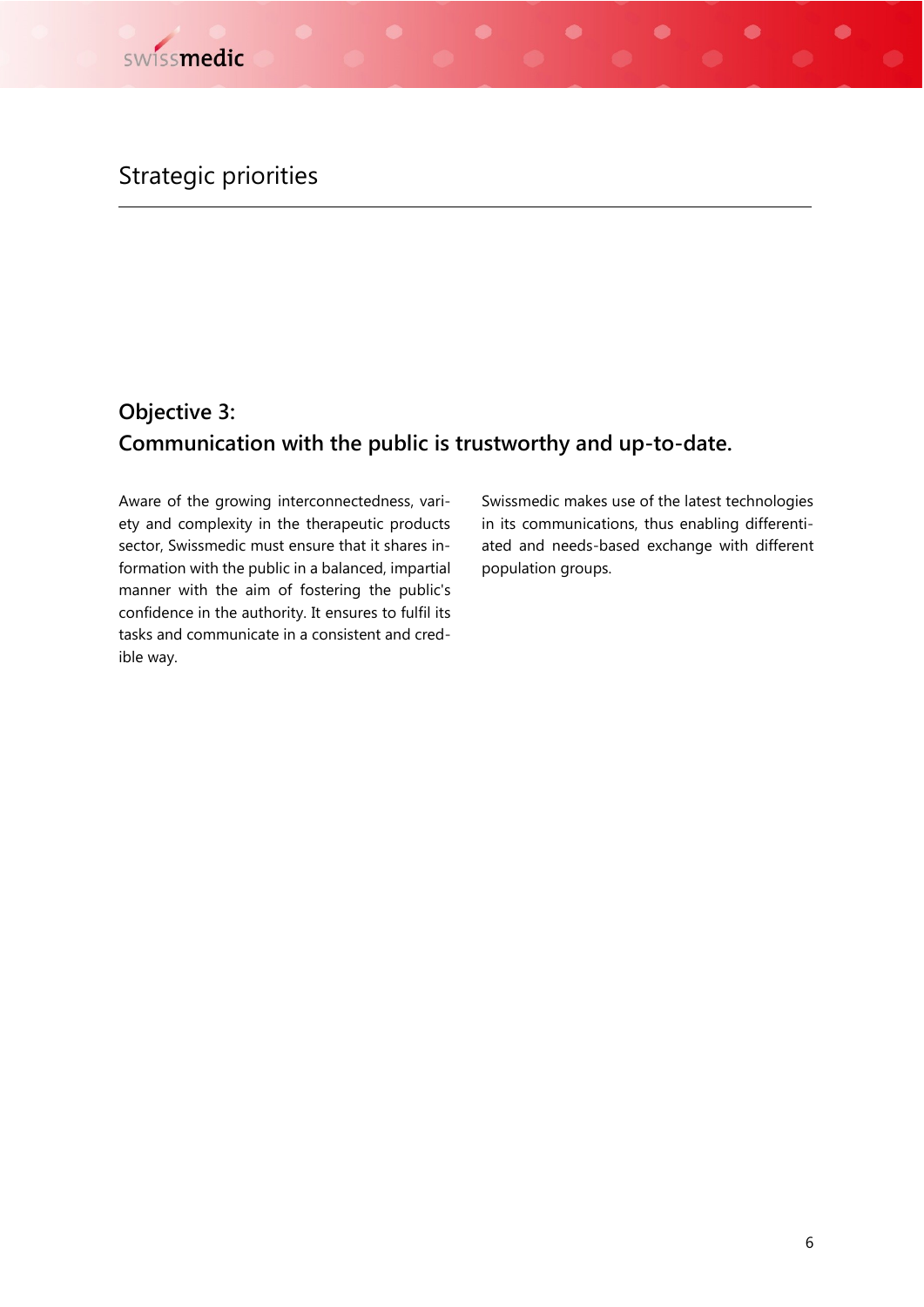# **Objective 4: Swissmedic intensifies its cooperation with national decision-makers in healthcare.**

The rapid pace of development in the therapeutic products market, particularly in respect of highlyspecialised medicinal products for ever smaller patient groups, the increasingly difficult distinction between food products, cosmetics, medical devices and medicinal products, the far-reaching adaptations to the legal framework and the

growing pressure on the healthcare costs require closer cooperation with other authorities, politicians, associations and interest groups. Therefore, building on the existing cooperation and its legal mandate, Swissmedic intends to cooperate more intensively in future with decision-makers in Swiss healthcare.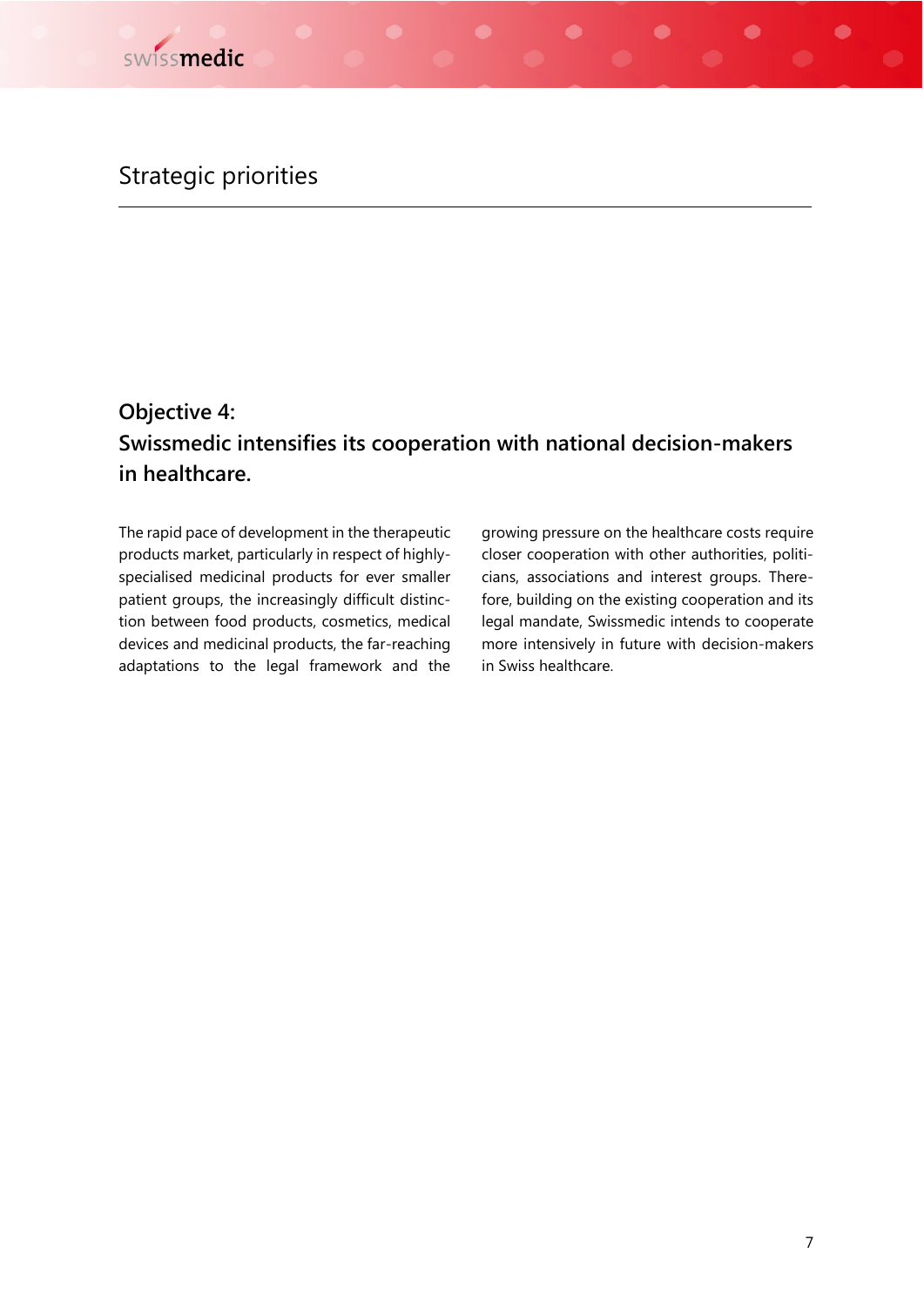## **Objective 5: Business processes in the core areas are digitised.**

The digitisation of everyday processes continues to grow. Services are no longer tied to traditional office hours. Procedures and processes are greatly supported by IT systems. Swissmedic aims to keep pace with this trend in order to accelerate its internal processes and simplify the dialogue with industry and other authorities.

Swissmedic therefore seeks to digitise its business processes to a large extent, focusing on the processes in its core areas of authorisation, licensing and market surveillance, with the medium-term goal of processing as many business cases as possible online/via the web portal.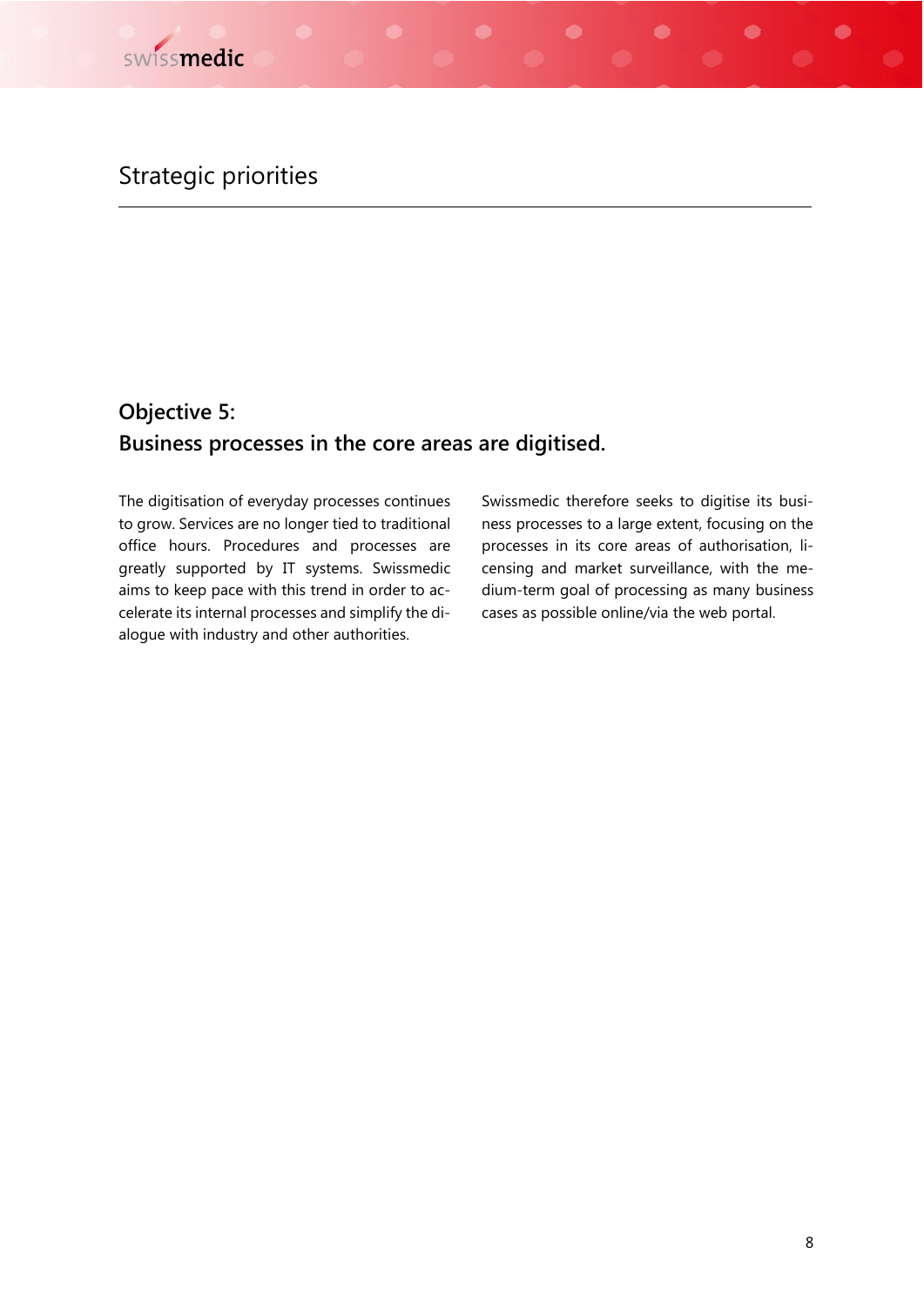## **Objective 6: Time-critical processes are accelerated.**

Swissmedic currently complies with the specified time limits in over 95 percent of all business cases. Over the coming years it will respond to the expectations of patients, consumers and industry concerning accelerated reaction times.

Swissmedic will shorten the duration of the relevant procedures by an average of 10 percent – while maintaining the same level of quality  $-$  by accelerating time-critical processes. With respect to the authorisation procedures it aims to match the fastest authorities.

 $\bullet$ 

œ

 $\bullet$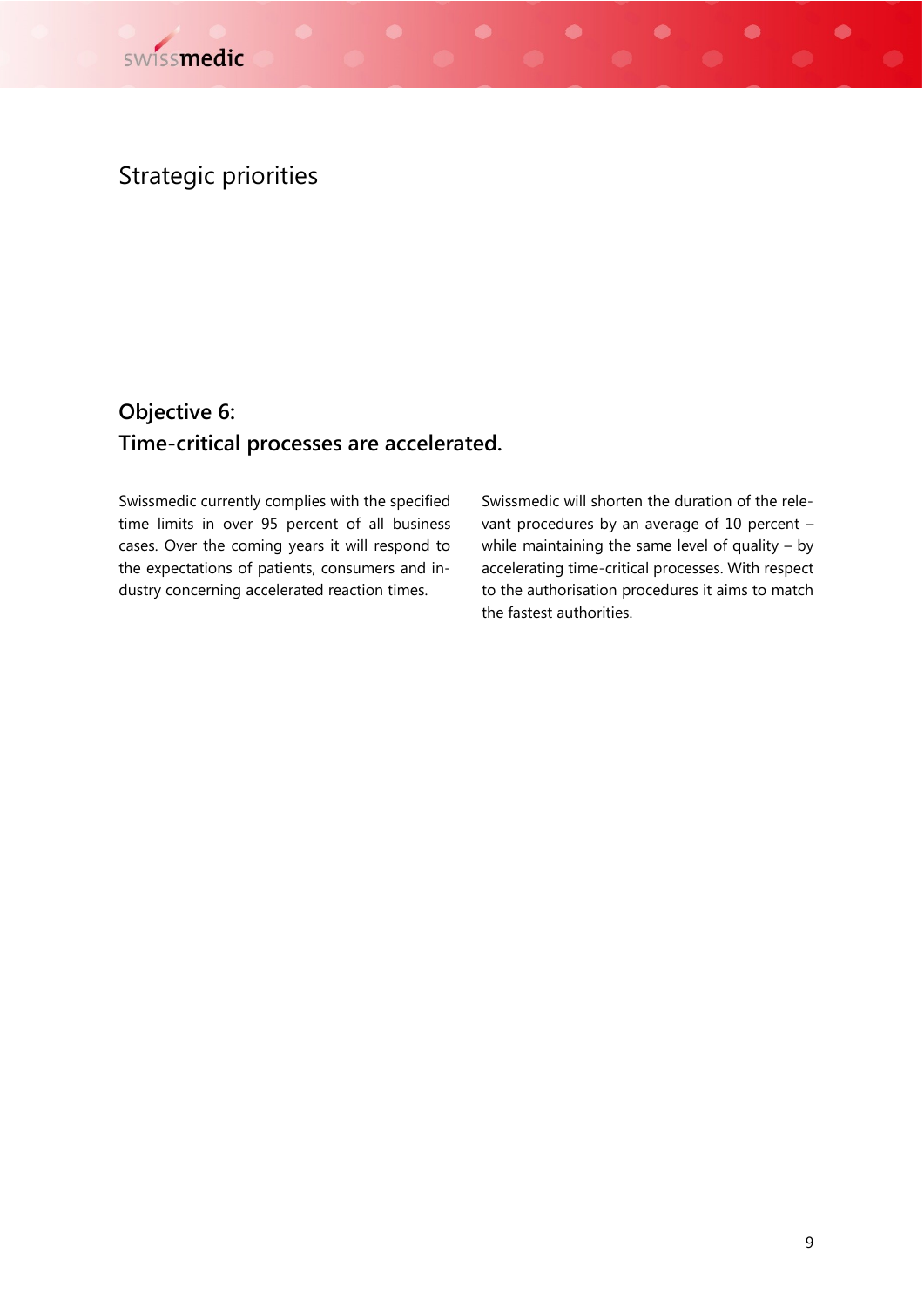## **Objective 7: The regulatory systems of low- and middle-income countries are strengthened.**

Swissmedic takes its Corporate Social Responsibility (CSR) seriously and, in return for payment and as part of its remit stated in the TPA, provides services for other authorities and international organisations, provided these do not jeopardise its independence or ability to function (Article 69 para. 2 TPA). These are wholly funded by thirdparty resources (not by the Swiss government or by the companies liable for fees or supervisory levies).

Together with the WHO, SDC and other partners, Swissmedic is involved in regional, continental and global initiatives to promote and strengthen the regulatory systems in low- and middle-income countries<sup>2</sup>. Corresponding initiatives are designed to harmonise, at the regional level, the regulatory principles of authorisation and supervision of therapeutic products based on international standards. This also supports national authorities in building up effective regulatory systems.

 $\overline{a}$ 

<sup>&</sup>lt;sup>2</sup> As defined by the World Bank [\(https://data](https://datahelpdesk.worldbank.org/knowledgebase/articles/906519-world-bank-country-and-lending-groups)[helpdesk.worldbank.org/knowledgebase/articles/906519](https://datahelpdesk.worldbank.org/knowledgebase/articles/906519-world-bank-country-and-lending-groups) [world-bank-country-and-lending-groups\)](https://datahelpdesk.worldbank.org/knowledgebase/articles/906519-world-bank-country-and-lending-groups)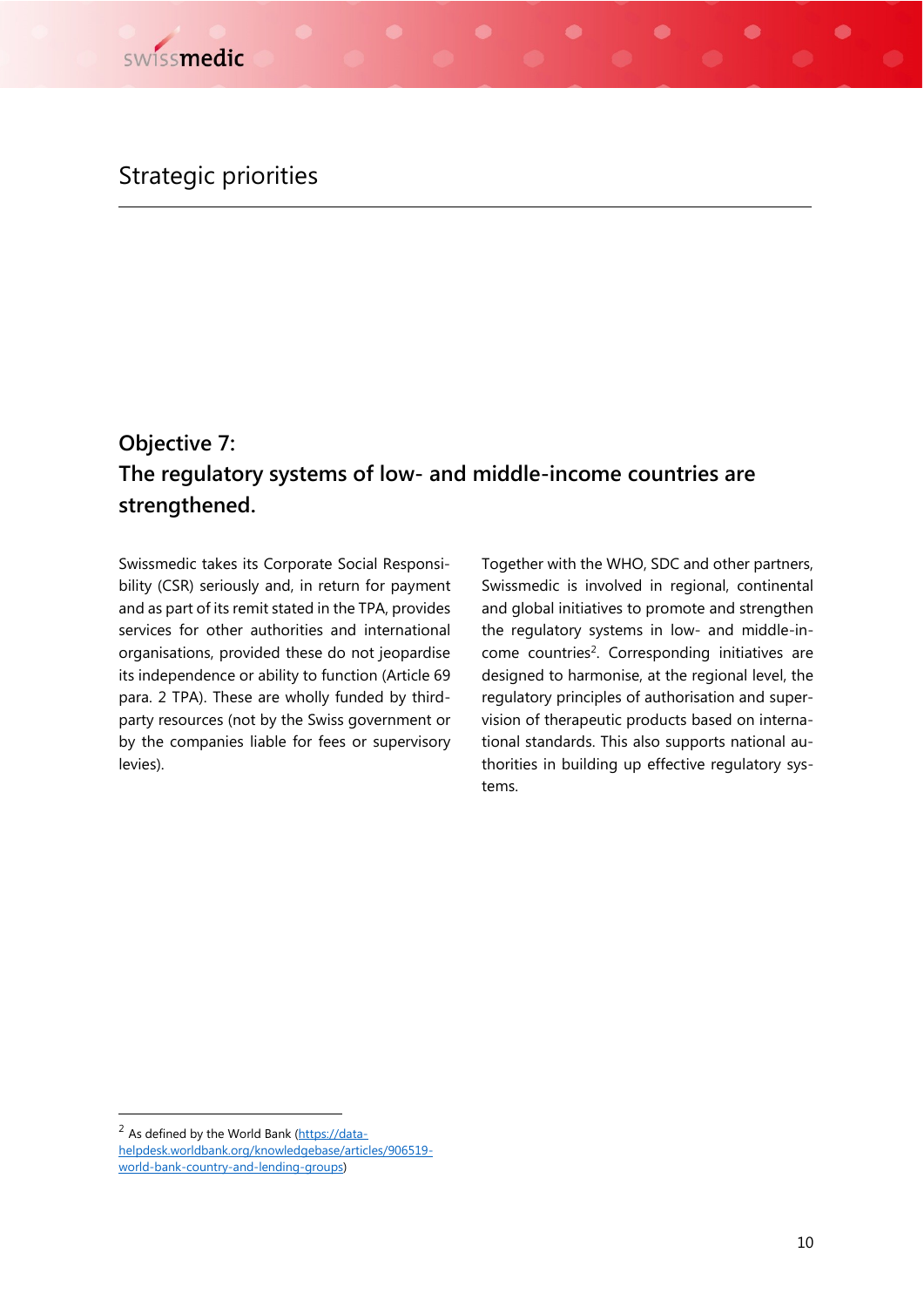#### Financial objectives

#### **Financing for its activities**

Swissmedic is managed according to the principles of good business practice and uses its resources efficiently and effectively. It finances its activities through procedural fees, supervisory levies on medicinal products and payments from the Confederation.

The following activities and products are funded exclusively by payments from the Confederation:

- Medicinal products [MP]
	- Legal framework
	- Penal law
- Medical devices [MD]
	- Legal framework
	- Technical standards
	- Information to the general public
	- Vigilance
	- Market surveillance
	- Penal law

Subject to the budget decisions taken by Switzerland's federal parliament, the Confederation funds these products with the following contributions (in CHF millions) as per the 2019 Federal Budget and the Financial Plan for 2020- 2022 (BFP 2019).

| <b>CHF</b> million | 2019 | 2020 | 2021 | 2022 |
|--------------------|------|------|------|------|
| <b>BFP 2019</b>    | 14.2 | 14.2 | 14.4 | 14.5 |
| <b>Increase</b>    |      | 2.5  | 5.0  | 5.7  |
| for MD             |      |      |      |      |
| (planned)          |      |      |      |      |

The planned staged increase in the federal contribution by a total of 5.7 million francs a year for the monitoring of medical devices is the result of the new EU MD Regulation, which must be transposed into Swiss Therapeutic Products Legislation as a result of bilateral agreements. This is part of the ongoing revision of the TPA.

The financial resources from the Confederation are used by Swissmedic to provide services efficiently. Surpluses or shortfalls are presented and explained in the reporting process.

Other activities / products are covered by procedural fees and supervisory levies (only on medicinal products) (total income of CHF 75-80 million). These are as follows:

- Medicinal products [MP]
	- Technical standards
	- Information to the general public
	- Information to the therapeutic products sector
	- Authorisation
	- Licensing
	- Vigilance
	- Market monitoring
- Medical devices [MD]
	- Information to the therapeutic products sector
	- Licensing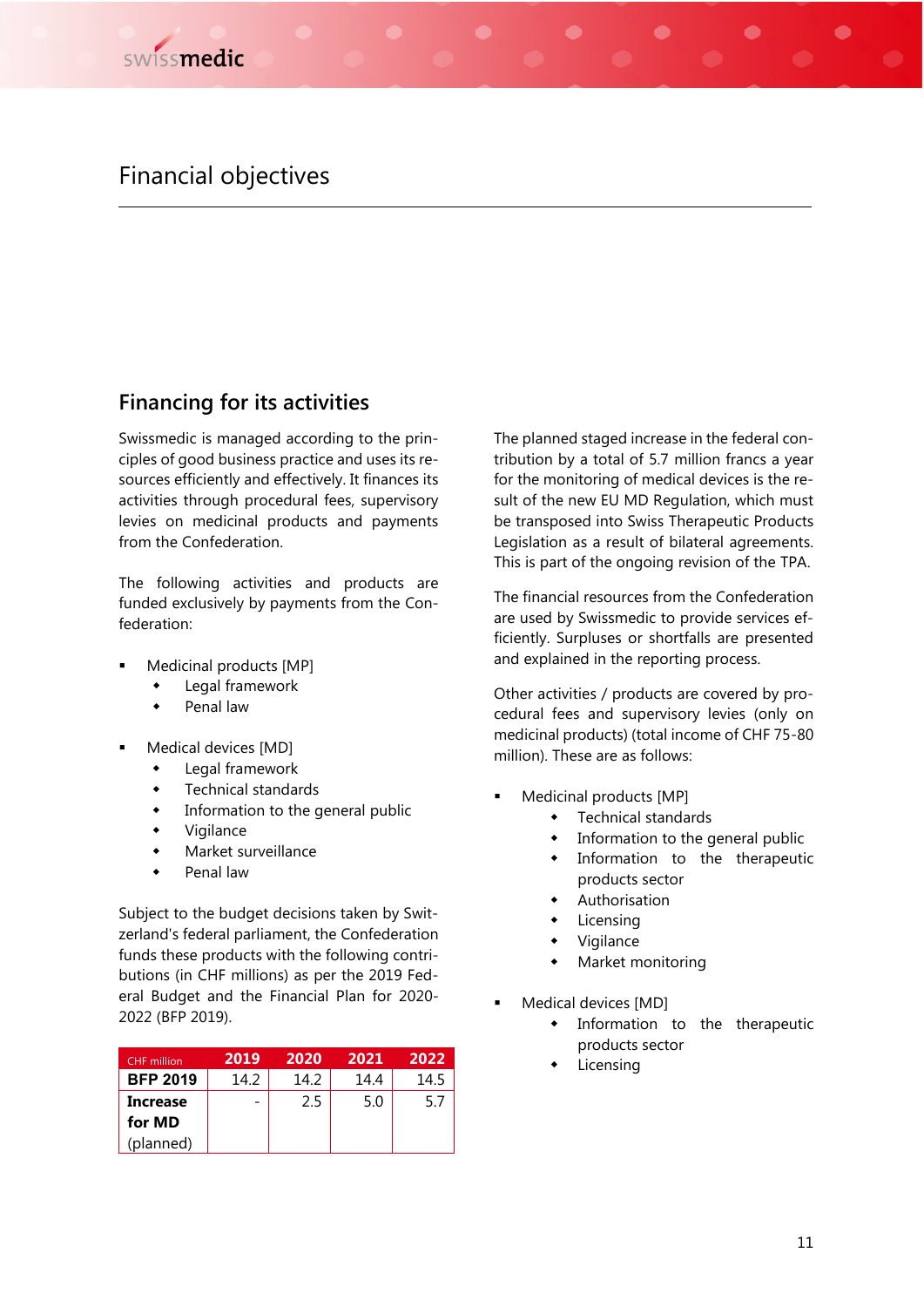## Financial objectives

#### **Objective 8:**

#### **The reserves are increased appropriately.**

Article 79 of the Therapeutic Products Act stipulates the option of building up reserves amounting to a maximum of one year's budget in order to finance future investments or cover any losses.

Swissmedic acts in a cost-conscious manner and intends, by the end of the strategy period, to accrue reserves amounting to at least one fifth of a year's budget on the basis of the levy and fee regulations applicable from January 2019.

 $\bullet$ 

 $\bullet$ 

 $\bullet$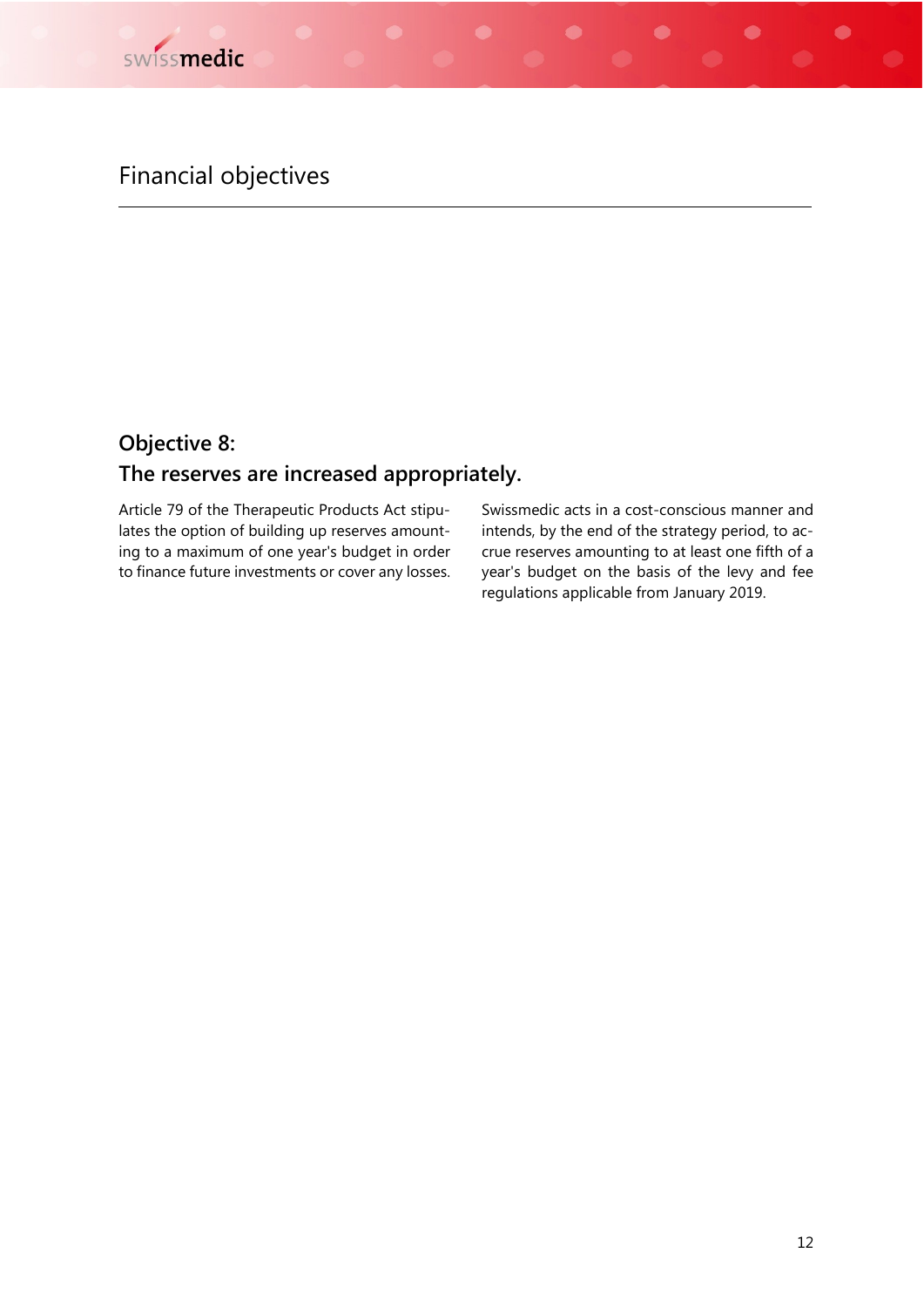## Personnel and welfare policy objectives

#### **Personnel and welfare policy**

Swissmedic pursues a progressive, transparent and socially responsible personnel policy. Attractive and competitive working conditions make it possible to recruit, keep and develop the appropriate and competent staff required for an expert organisation.

Swissmedic respects diversity, particularly as regards gender, age and languages. It employs people who behave with integrity and loyalty and preserve the credibility of Swissmedic.

Management is based on trust, reciprocity, interest and recognition. Professional and personal development and performance, as well as a high degree of flexibility and willingness to change, are promoted at all levels.

 $\bullet$ 

A

Within the specified framework, Swissmedic provides a fair and attractive occupational benefit plan.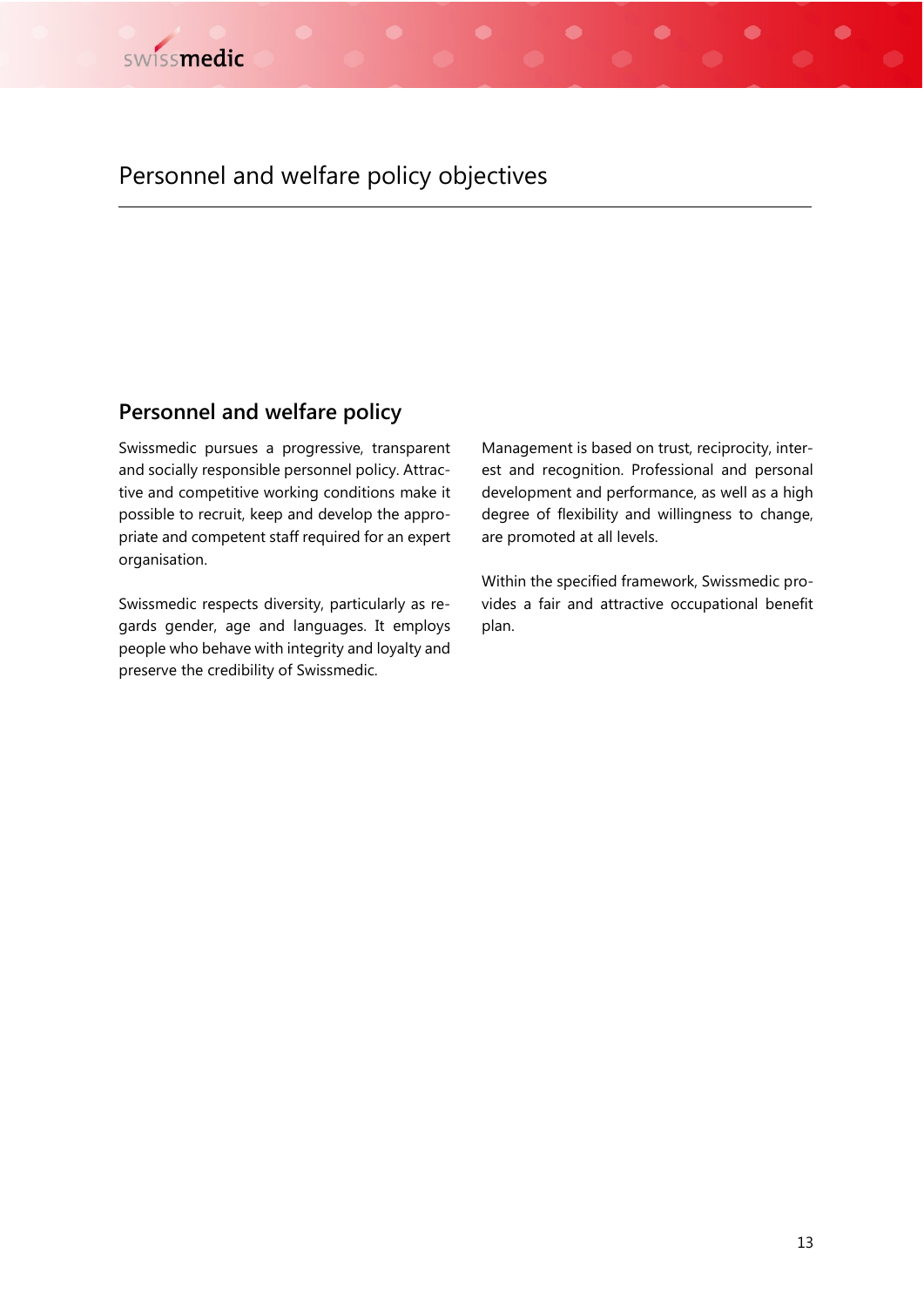

#### Personnel and welfare policy objectives

#### **Objective 9:**

#### **At all times, Swissmedic disposes of the competencies needed to fulfil its mandate.**

#### Focusing on medicinal products:

The intensive research and development of medicines targeting cancer and diseases of the central nervous system will produce many new innovative products (known as "advanced therapy medicinal products"). For generating evidence, data from controlled clinical trials is supplemented by data from use in clinical practice ("real-world data"). Swissmedic is constantly expanding its knowledge and capabilities so that it is also able to review these new medicinal products and procedures independently in a scientifically competent manner and using these innovative principles.

#### Focusing on medical devices:

The new legal requirements with stricter provisions concerning the depth and scope of testing and the monitoring of medical devices, together with the increasingly difficult demarcation between medical devices and medicinal products and new combination products, signify a fundamental change in the situation for Swissmedic.

It will adapt to the new requirements and build up the necessary competencies to fulfil its mandate in an efficient, risk-based manner.

Focusing on digitisation:

Digitisation covers many different aspects, from the use and sharing of data, and the processing of real-world data through to data protection and security. Swissmedic intends to dispose of the competencies required for exchanging information and data in the global network securely and reliably at all times and for processing and evaluating the data for its own purposes.

 $\bullet$ 

 $\bullet$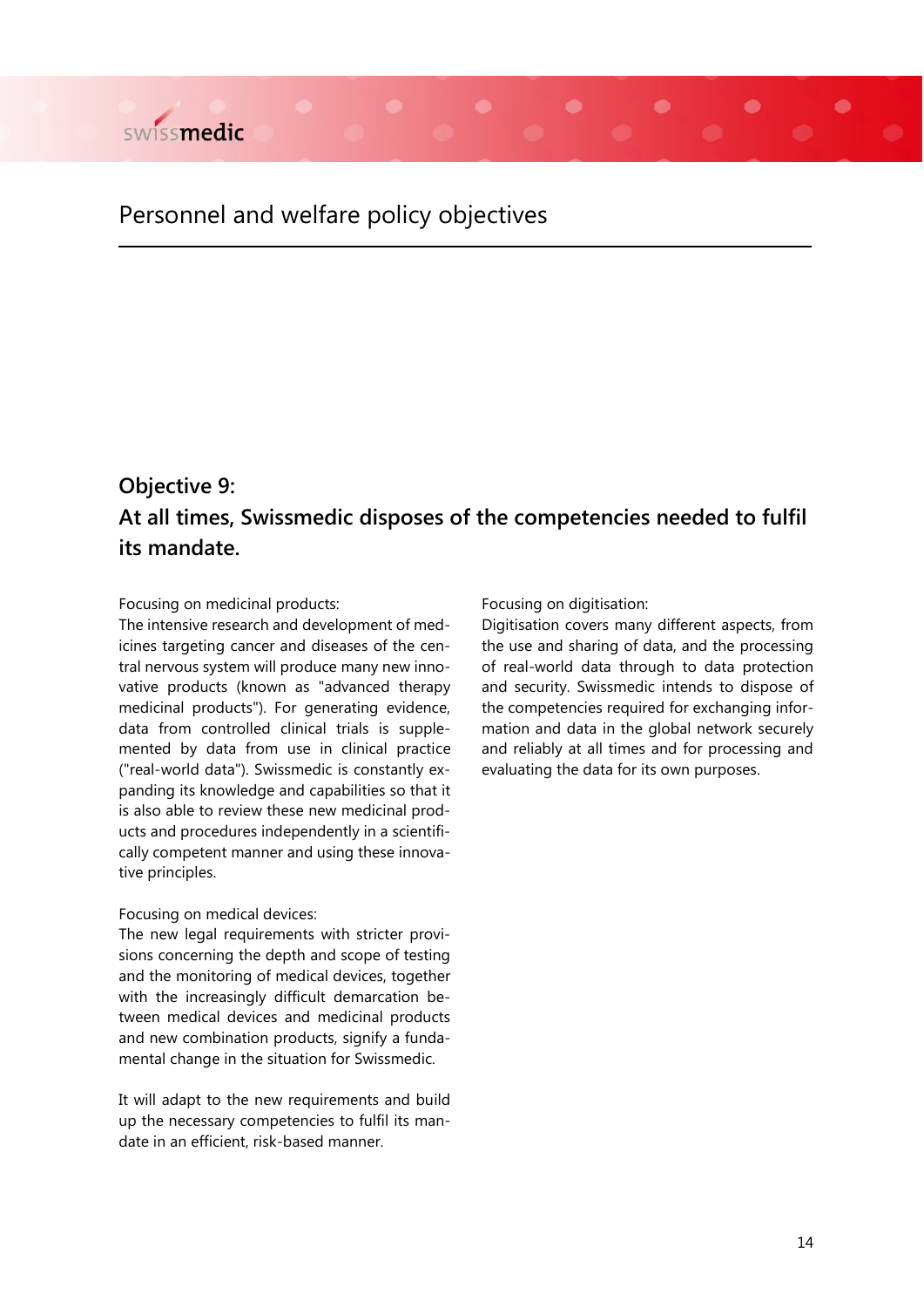# Personnel and welfare policy objectives

# **Objective 10: Resources and competencies in the area of medical devices are built up.**

The new Medical Devices Regulation entails additional tasks for Swissmedic. In order to cope with the new tasks, the workforce need to be gradually and substantially increased by 2022 and the necessary competencies acquired.

 $\bullet$ 

 $\bullet$ 

 $\bullet$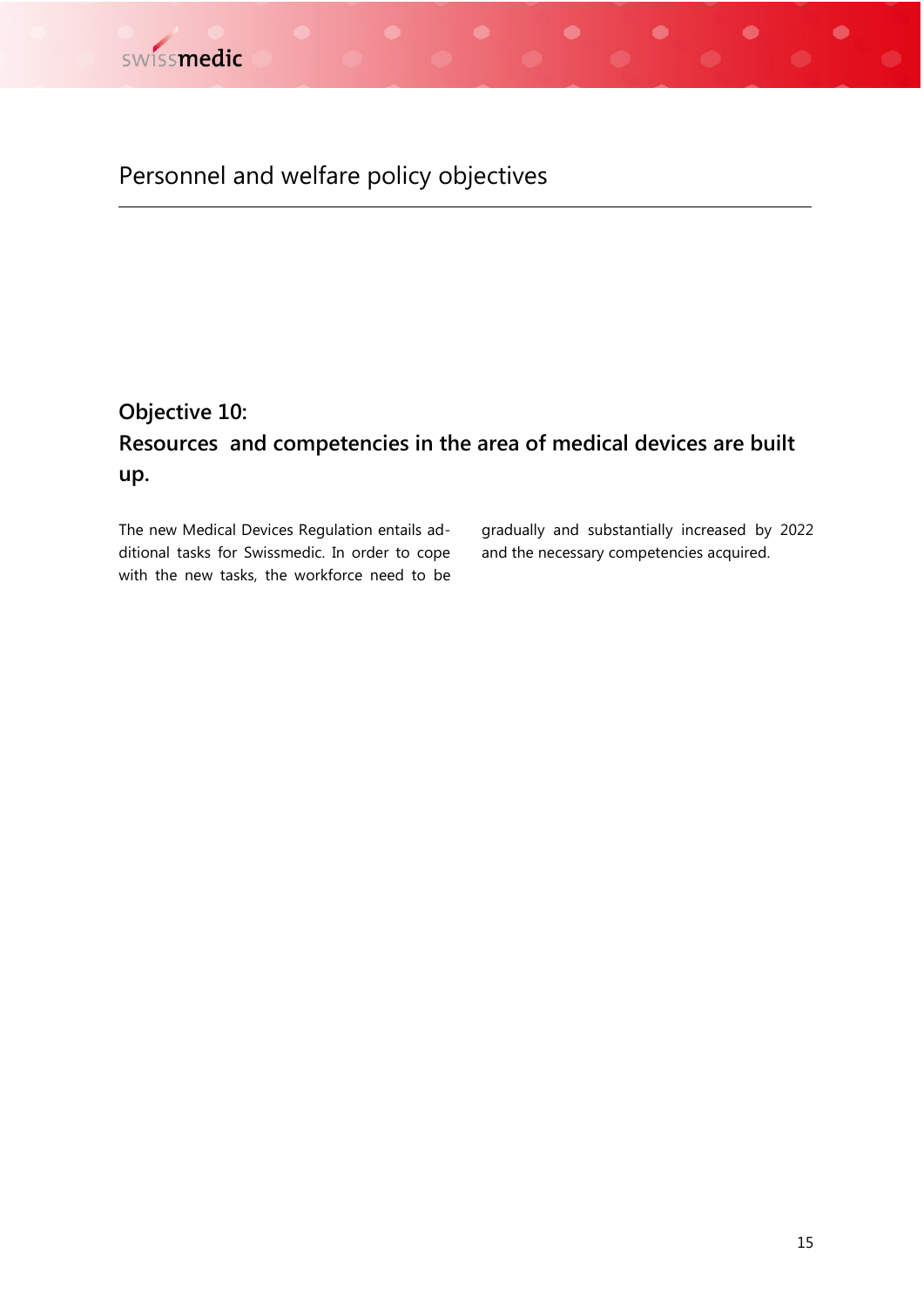

# Cooperation and participation

# **Cooperation and participation**

No financial cooperation or participation exists.

 $\bullet$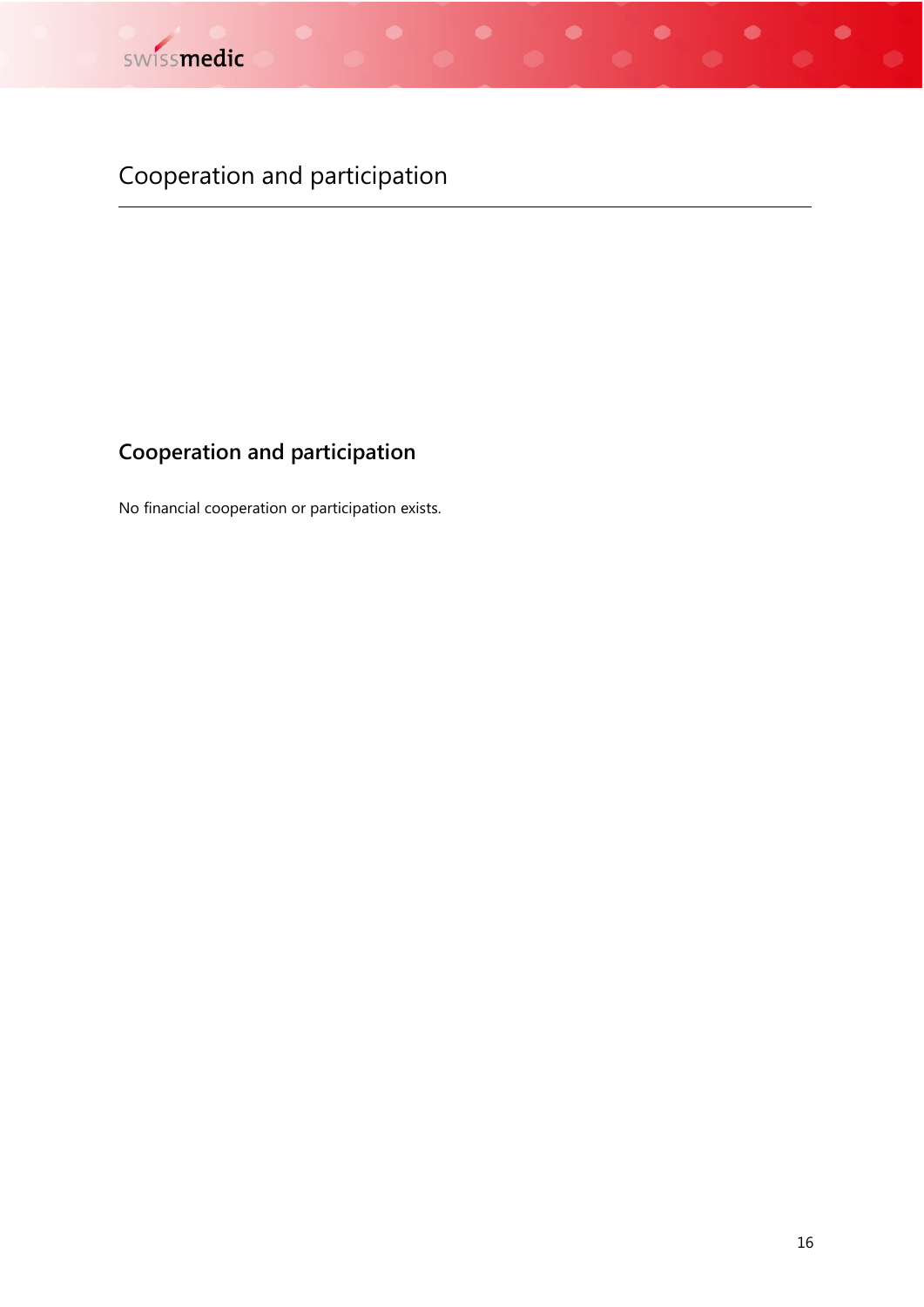## Amendments to strategic objectives and reporting

#### **Amendments to the strategic objectives**

If required, the Agency Council can amend the strategic objectives during their period of validity and submit the amended objectives to the Federal Council for approval (Article 70 para. 2 TPA).

#### **Reporting to the Federal Council**

 $\bullet$ 

 $\bullet$ 

A

The Agency Council prepares an annual report for the Federal Council on the achievement of the strategic objectives (Article 72a para. 1 b TPA).